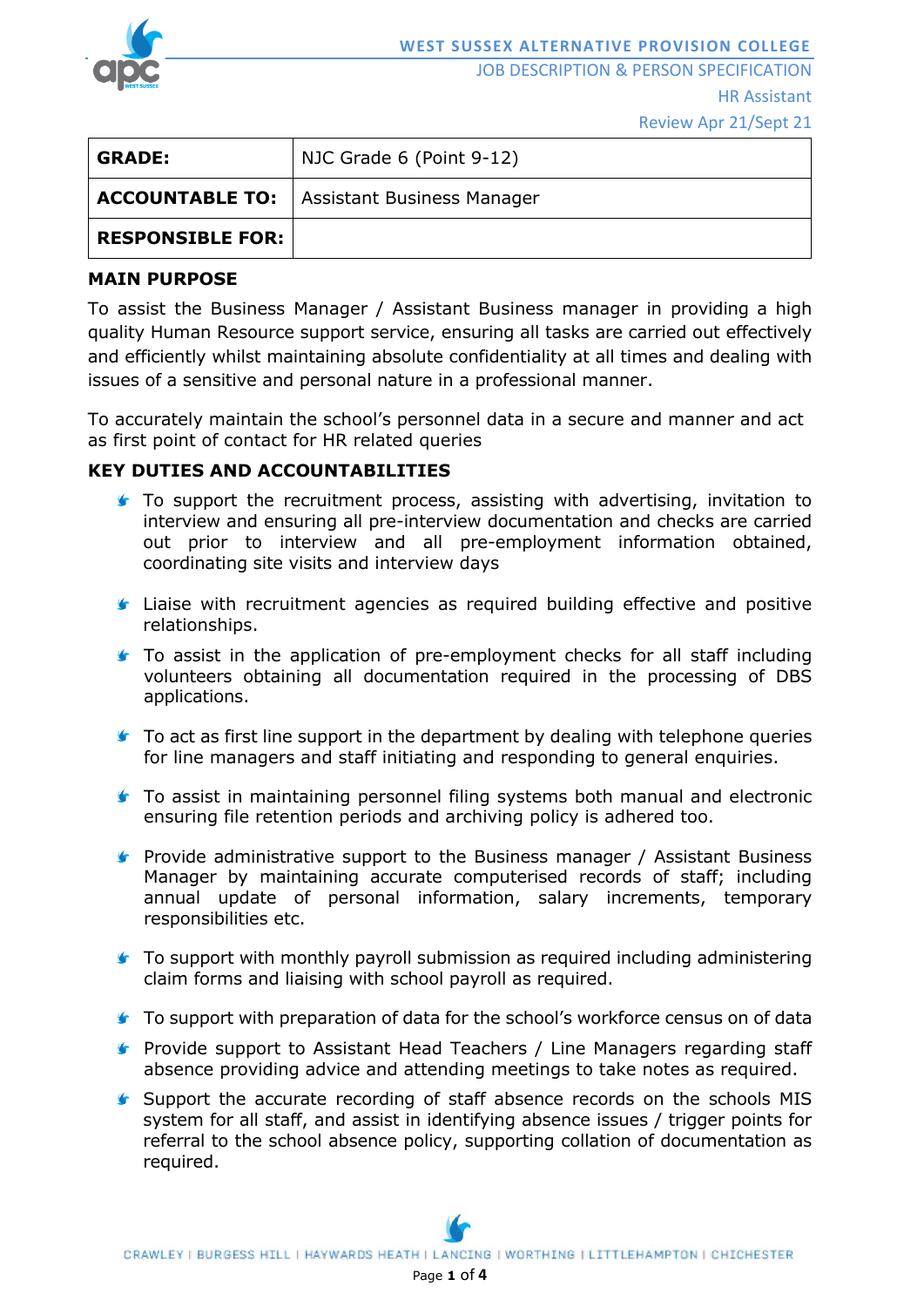

- Assist the Business Manager / Assistant Business Manager, as directed, in the development and review of policies and activities within WSAPC relating to matters personnel and Human Resource Management.
- Assists in monitoring and updating of the school's intranet site (Sharepoint), with HR related information including policy and procedure and guidance updates.
- Responsible for recording and monitoring of all probation and end of year reviews collating relevant information as required e.g. Salary progression etc.
- Deal sympathetically and professionally with staff who request support / advice directing them to the relevant personnel where necessary.
- Develop good working knowledge of HR Policies and Procedures in order to respond to candidates, staff and managers
- To support in the production of management information reports as required
- **Assist with checking claims for payroll and any other payroll changes.**
- **Support Line managers in planning and implementing staff inductions** assisting in the organisation and delivery as required.
- Support line managers in the referral process for Occupational Health as required.
- **f** To work with the Business Manager / Assistant Business Manager on projects and pilot studies as required, e.g review of current supply arrangements etc.
- To support the Business Team in the design and delivery of training for WSAPC staff on areas such as health & safety, finance, human resources, building management and ICT etc.
- **Support the Business Manager / Assistant business Manager in overseeing** the delivery of HR related services including Staff Insurance, Training providers etc
- **To support as required the recording of staff training.**
- Remain up to date with all relevant legislation, organisational procedures, policies and professional codes of conduct in order to uphold standards of best practice. This may include attendance at external events and conferences to be able to contribute proactively to changes to and developments of new processes
- **Be aware of and comply with policies and procedures relating to child** protection, health, safety and security and confidentiality, reporting all concerns to an appropriate person
- **f** To participate in training and other learning activities as required
- To recognise own strengths and areas of expertise and use these to advise and support others
- **f** To establish constructive relationships and communication with all stakeholders, both internal and external
- $\blacktriangleright$ To attend and participate in regular meetings
- $\bullet$ To treat all users of the College with courtesy and consideration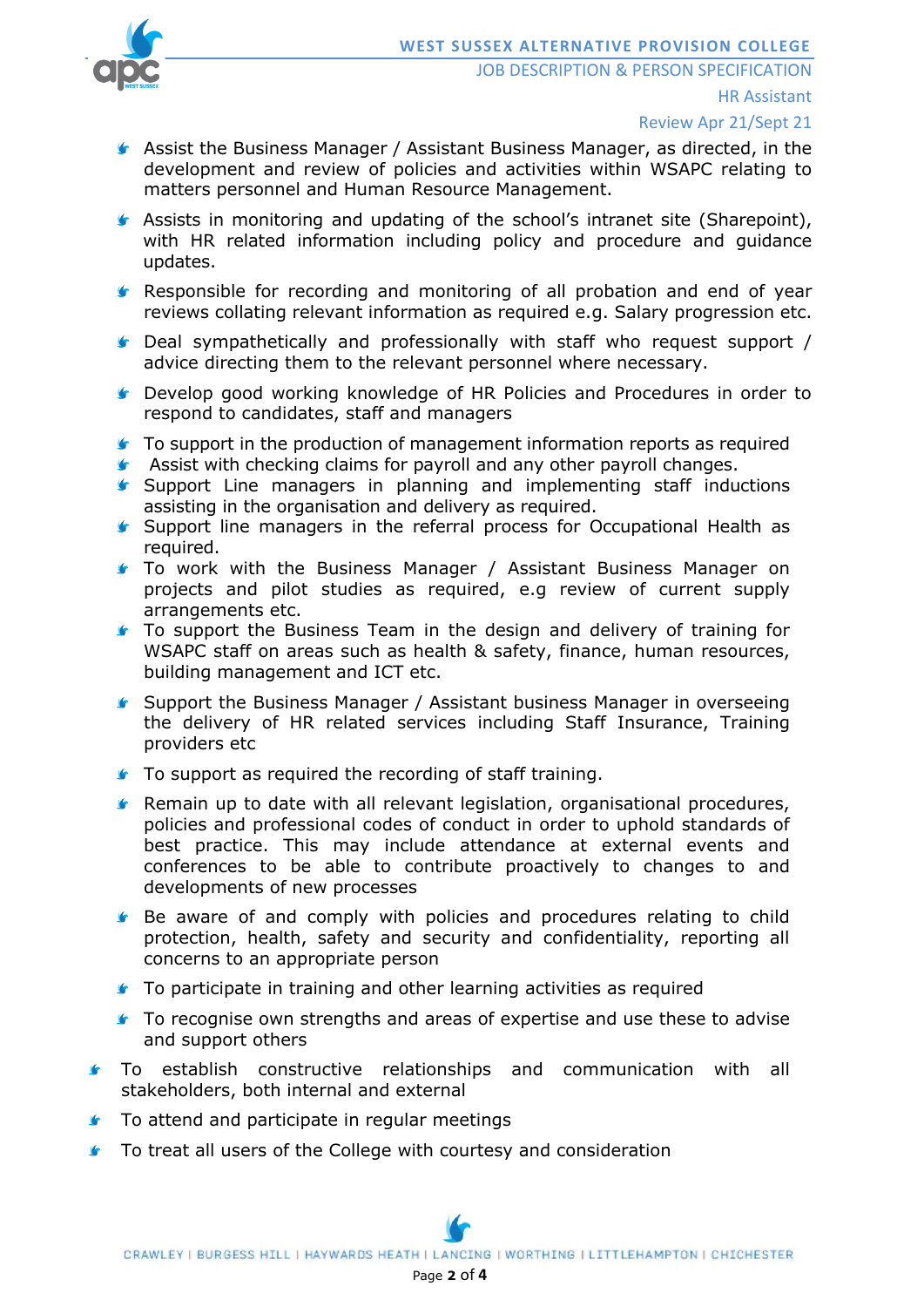

Review Apr 21/Sept 21

- To present a positive personal image, contributing to a welcoming College 6 environment which supports equal opportunities for all
- To promote and ensure the health and safety of all pupils, staff and visitors, (in  $\bullet$ accordance with appropriate health and safety legislation) at all times
- $\bullet$ To cover at our WSAPC sites as required
- Carry out any other duties, commensurate with the post, which from time to time  $\blacktriangleright$ may be necessary for the good order of the College, as directed by the Co-Head Teacher/s or Business Manager.

|--|--|--|--|

Signed: …………………………………………………………… (Line Manager) Date: ………………….

*The particular duties assigned to this post are set out above but should not be regarded as exclusive or exhaustive. There will be other duties and requirements associated with your job and, in addition, as a term of your employment you may be required to undertake various other duties as may reasonably be required. These duties may be reviewed and amended in consultation with the post holder in light of any changes in the requirements and priorities within the school. Such variations are a common occurrence and cannot of themselves justify a re-grading of the post.*